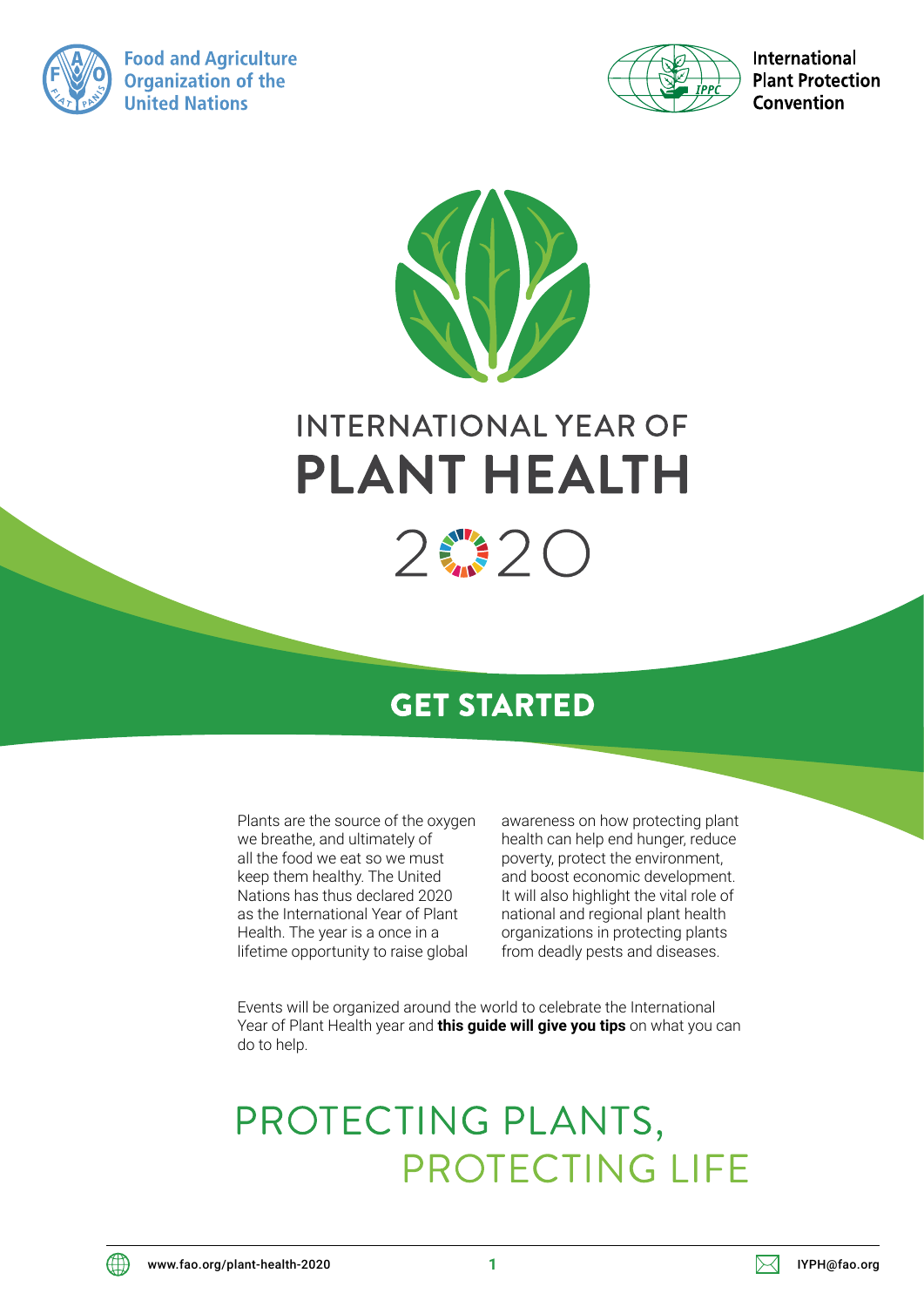## **CALLS TO ACTION**

The general public should be aware of the risks involved in bringing plants and plant products – which may have pests and diseases - across borders. They should avoid ordering plants and plant products through channels such as e-commerce and postal services that can easily bypass regular phytosanitary controls. **Media professionals** can use their channels to help deliver plant health information, including in local languages, to the broadest possible audience. Schoolchildren should learn that plants can get "sick" and about environmentally friendly ways of keeping plants healthy without resorting to harmful pesticides. They can warn their family about the risks of travelling with plants and plant products.

**Farmers** can prevent the spread of pests by using only certified pest-free seeds and seedlings; and regularly monitoring and reporting the occurrence of pests on their farms. They should adopt environmentally friendly pest management practices – including those based on biological approaches that do not kill pollinators, and beneficial insects and organisms.

**NGOs and cooperatives** that work directly with farmers need to raise their awareness of best practices for preventing and managing pests; and provide them with practical support in implementing these practices. They can coordinate actions among different plant health stakeholders especially at the local level.

Governments, policy makers and legislators need to prioritize plant health and protection, particularly policies and legislation related to the preventing pest outbreaks, promoting environmentally friendly pest management practices, monitoring and reporting, and facilitating safe trade. They should empower national and regional plant protection organizations by providing them with adequate human and financial resources. **Donors** need to be regularly informed about opportunities for investing in new and existing plant health initiatives and technologies.

The private sector should promote environmentally friendly products and practices and invest more in phytosanitary research and development (R&D). The transportation and trade sectors should implement international standards, enforce existing phytosanitary legislation, contribute to the International Plant Protection Convention (IPPC) standard setting process and be aware of innovative technologies such as ePhytos.

## Plant health in numbers

- Plants make up **80%** of the **food** we eat and produce **98%** of the **oxygen** we breathe
- **Plant pests** are responsible for the loss of up to **40%** of global food crops, and for trade losses exceeding **USD 220** billion in agricultural products annually
- The annual **value of trade in agricultural products** has grown almost three-fold over the past decade, largely in emerging economies and developing countries, reaching **USD 1.7 trillion**.
- FAO estimates that **agricultural production** must rise by about **60%** by 2050 in order to feed a larger and generally richer population.

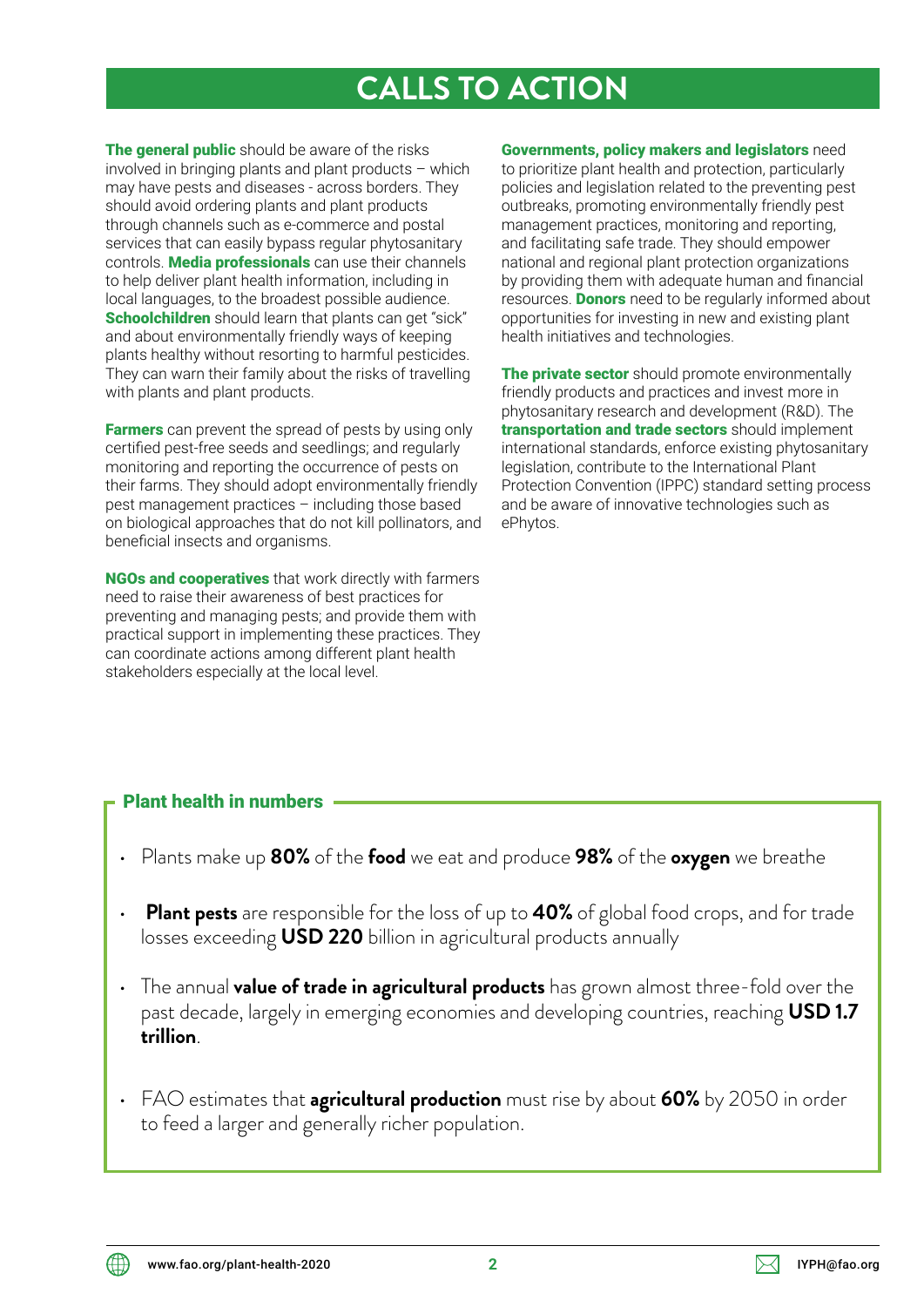# **HOW TO PARTICIPATE**



#### Make a #PlantHealth commitment

Everyone can contribute to plant health. Get people talking about #PlantHealth and #IYPH2020 on social media in the lead up to the International Year by posting interesting plant heath facts on your channels. These will soon be available on our website and social media channels.



#### Join the IYPH Photo Contest

Start practicing for the IYPH Photo Contest, set to launch in December 2019, and use your photography skills to promote plant health! The deadline for the contest will be announced shortly and professionals and amateurs alike are encouraged to join! Winning photos, with your name in the credits, will be showcased on the FAO IYPH website and exhibited at FAO headquarters and events around the world.



#### Organize an IYPH event

Start planning your IYPH 2020 activity aimed at the general public – marathons, concerts, shows, farmer forums, festivals, fairs or tree planting ceremonies. You could also host a public lecture, panel or roundtable with government officials, educators, scientists, farmers and private sector representatives. A photo package and set of information materials, to give your event more impact, will be available for download on the IYPH website.



#### Feature your story in the IYPH campaign

Stories are a vital part of the IYPH campaign and we are looking for stories from government and private sector representatives, teachers, students, travelers, traders, farmers, foresters and citizens from all walks of life. Plant health affects everyone! Read the MY STORY brief and use the template provided to submit your story. A selection of stories will be featured online and at events and exhibits worldwide. Your story will help make the case for plant health!



#### Bring IYPH to your town or city, airports and seaports

You may want to start approaching municipalities, outdoor advertisers, air and sea port authorities, or transportation companies to discuss the possibility of displaying IYPH products - such as the poster, banner or promo video we will be providing - on billboards, in airports, ferry ports, on buses or trams, in city subways, cinemas and more. FAO offices have worked successfully with public and private companies on similar campaigns, mostly on a pro-bono basis.

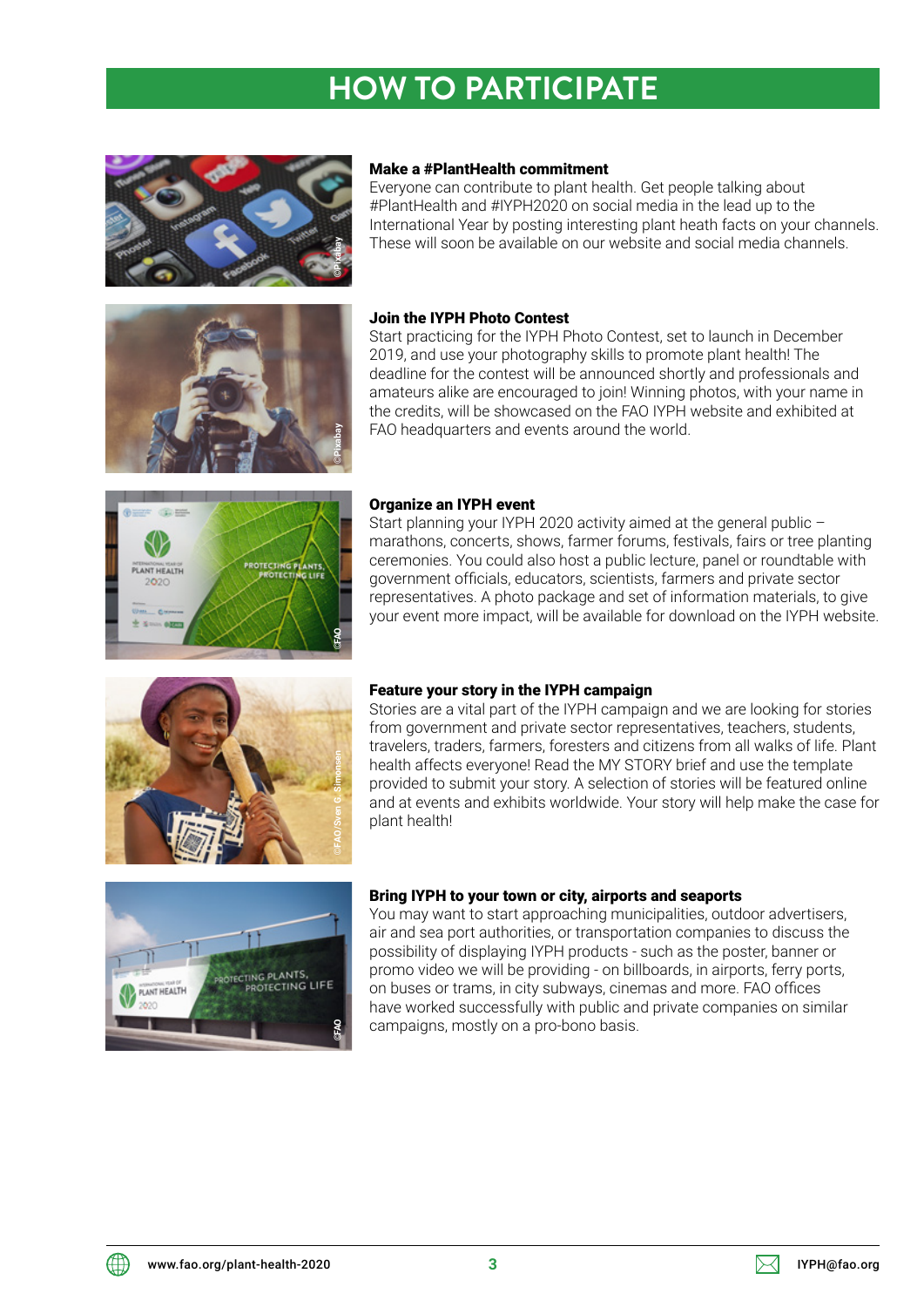

## Young people: save the plants, save the planet!

Include plant health in your lesson plans or calendar of youth activities for 2020 and stay tuned as we prepare to launch the IYPH Activity Book which will be available for download in early 2020. Schools or youth centres can use this material to educate youth about the importance of plant health and show how they can take simple actions to help keep plants safe. They can find out more about the strong links between plant health, environmental protection and climate change – all topics that will affect their future!



### Engage the media

Media professionals have the expertise and pull to spread IYPH messages widely and draw attention to plant health issues. Use your media contacts to start spreading the word about the IYPH on talk shows, discussion panels, at press conferences, media briefings and in radio or TV call-in shows. Tell them about the IYPH photo contest, set to launch in December 2019, and share ideas with the IYPH team on where you can place IYPH multimedia material. You could even organize a plant health media workshop where journalists have a chance to meet and make contact with plant protection officers, scientists, researchers, etc. We are preparing a "Plant Health for Media Professionals" brief to introduce them to the topic.



#### Add the IYPH button to your web page

Update your web page with the IYPH button (this will soon be available in six languages) and link it to the IYPH 2020 website. Ask your partners to do the same!

## Key messages - International Year of Plant Health (IYPH) 2020

- 1. It is risky to bring plants and plant products across borders as this may spread plant pests and diseases.
- 2. Make trading in plants and plant products safe without setting up unnecessary barriers.
- 3. Keep plants healthy to protect the environment and biodiversity.
- 4. Protect, manage and restore terrestrial and marine environments to keep plants healthy.
- 5. Invest in plant health organizations and phytosanitary research and development.
- 6. Healthy plants are crucial for ending hunger and achieving the Sustainable Development Goals.
- 7. The Food and Agriculture Organization of the United Nations (FAO) and the International Plant Protection Convention (IPPC) provide guidance and lead global efforts to ensure plant health.